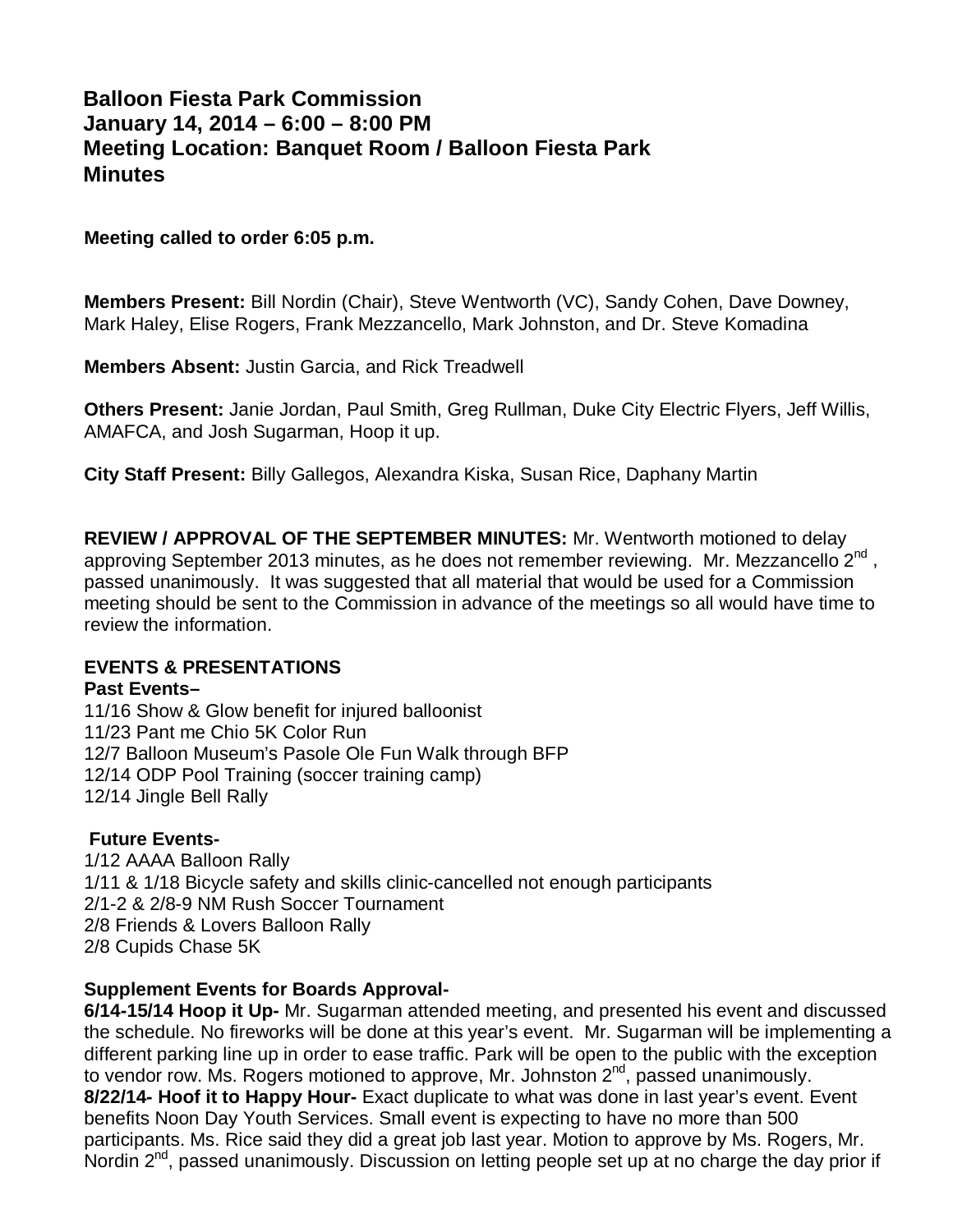no rentals on the day. Ms. Rice will allow them to reserve the day before and pay the rental fee, or they can gamble that it won't be reserved.

**7/12/14- UV Splash Color Dash-** First year event. It is a color run, and is anticipating over 2,500 participants. Mr. Mezzancello motioned to approve, Ms. Rogers 2<sup>nd</sup>, passed unanimously.

Mr. Wentworth brought up his communication with Mr. Contreras regarding his upcoming new event. Mr. Conteras is proposing an event –"Rock the Millennium" that he attempted to have at the Park approximately seven years ago. The event was denied by the City for various reasons and legal action was started by Mr. Conteras – the status of that legal action is unknown. Wentworth stated that he told Mr. Conteras that he needs to go through the proper channels, provide a new application and contact Ms. Rice at Parks and Recreation. Ms. Rice did confirm she has heard from Mr. Contreras, but there are a lot of concerns that need to be addressed prior to bringing to the board. Ms. Kiska confirmed to the board that the event in question has NOT been given approval by the city, yet it is posted by Mr. Contreras on rockthemillinion.com to include other items such as a parade that have not even been presented to the city for approval. There is high concern that this is misleading as the city has not approved the event, nor presented before the board for a vote.

## **REPORTS / UPDATES-**

- **Albuquerque International Balloon Fiesta**
	- i. Looking towards 2014. Milling areas west of the Museum. More sleeves being installed, paving handicap area outside gate 1 & 2. Handout provided by Mr. Smith showing a large fire pit, and was thinking of placement along the north end of Main Street by the sandpit as well as the south end of the park. Preliminary idea he wanted to present to the board.
- **Anderson Abruzzo Albuquerque International Balloon Museum**
	- i. **Past Events-** Attendance up 6% from last year.
	- ii. **Upcoming events-** A conservation report was done previously at the museum and it was determined that they had very bad light levels. Therefore, the museum is looking at the possibility of purchasing solar guard coverings for windows to help protect the artifacts. A discussion ensued on whether an outside reflection on the tints would adversely affect the outlying neighborhoods, ballooning activities, or play on the golf course. No one voiced any serious concerns.
- **Environmental Health Department-** Mr. Gallegos confirmed a couple of break-ins in the last week. Nothing was taken, not sure what they were attempting to do. Mr. Willis with AMAFCA confirmed they will be surveying, and fencing the north end of their property. He also brought up the concern about the cleanup of the fireworks from Balloon Fiesta that was left in the diversion channel.
- **Parks & Recreation**
	- i. **Digital Sign update-**Has gone full circle and will be done with cable plug-in. Sending software now for use. Our IT people are in discussion with the manufacturer on how we can proceed and use the sign as intended. Ms. Rice will keep the board informed on what transpires with the end result. Mr. Smith explained he had no problem sharing their guest Wi-Fi with Ms. Rice, and Mr. Gallegos confirmed he had Wi-Fi as well. Going to have to run the cable until the Wi-Fi situation is worked out. It was suggested that City should hire an electrical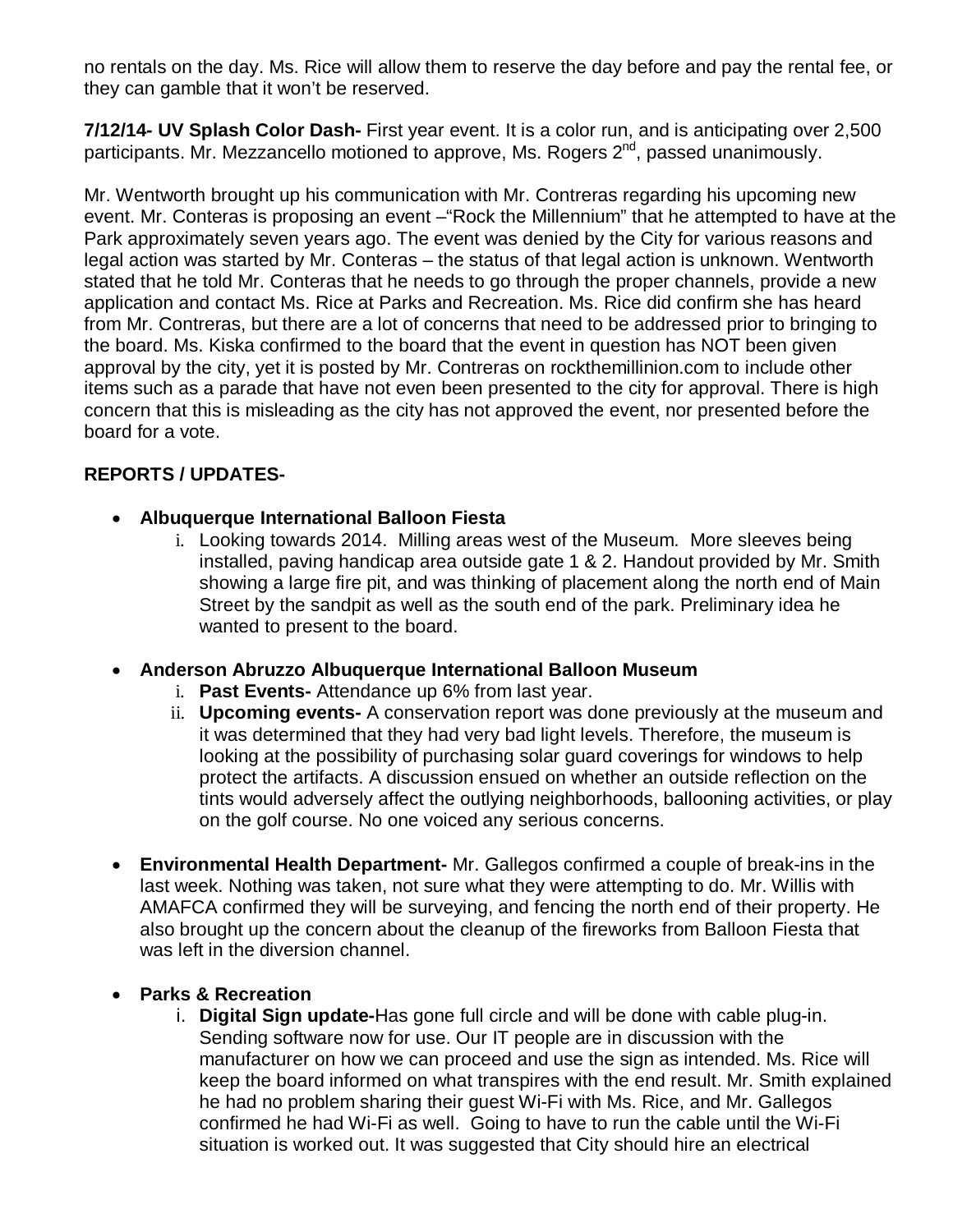contractor to install a typical weatherproof box on the sign so computer cables could be plugged in to operate the sign. Estimated cost and time to install would be minimal.

- ii.
- iii. **Priority Plan Update** for capital improvements to the park- Ms. Kiska handed out latest fact sheet prepared by Lee Green. The Mayor had put a hold on the project until the plan met the budget of under the 3 million. Mr. Green has presented to the Mayor a plan that has met the cost restraint, and has been approved. The project has to be completed by Balloon Fiesta 2015. Ms. Kiska working on getting approval through budget to staff the building, as there are plans to utilize the building for events. Once it up and running the City needs to be ready to maintain it. Mr. Wentworth asked that the information such as the handout discussed be sent to the board prior to the meeting. Ms. Kiska confirmed Mr. Green will present in February and recommended to the board to review fact sheet prior to the meeting. Discussion on whether to have bathrooms or not. Mr. Wentworth pointed out it appears that the project is going around in a circle. He pointed out that the Commission had originally recommended a simple pre-engineered structure that could be built in phases as funds became available. This was ignored and the "planning team" proposed building that was visually pleasing but with a large price tag. Wentworth indicated the project was back to square one a year later.
- iv. **Income** since last meeting & Balance in the account BFP- \$2940.00 FOG- \$3760.00

There was a brief discussion about proposed Verizon Cell towers that may improve cellular reception at the Park and would generate approx. \$24,000 a year with a lease agreement. Staff indicated they would have more information at the next meeting.

During the brief discussion about the proposed Verizon Cell towers that would generate \$24,000 per year – it was pointed out by several Commissioners that those funds should be going into the Park Account - not the General fund for the City. Funds from the installed cell tower, park events, lease amounts and other revenue generated outside the Garduno's on Green Building are supposed to be included in the Park Account to be used for the Park. P&R Staff indicated they did not know about the Park Account. It was suggested that P&R Staff should spend a little time reviewing past actions by the City that impact the budgets and revenues generated by and for the Park. It was also suggested that Park staff take a little time to talk to past employees who have a comprehensive understanding of Park issues.

- v. **Signage for park**–Committee meeting needs to be set
- vi. **City Support for 2013 Balloon Fiesta-** Handout provided by Ms. Kiska showing the costs incurred for Balloon Fiesta from the various City Departments. Discussion on utilities and getting the meters read before and after Balloon Fiesta to determine actual AIBF expenses.

**Toilet Unit-** BFP-BMX Park across from the University had new toilets built last year, so the previous toilet unit has been removed and Parks and Recreation have obtained those restrooms and are located at the north end of the park. They are